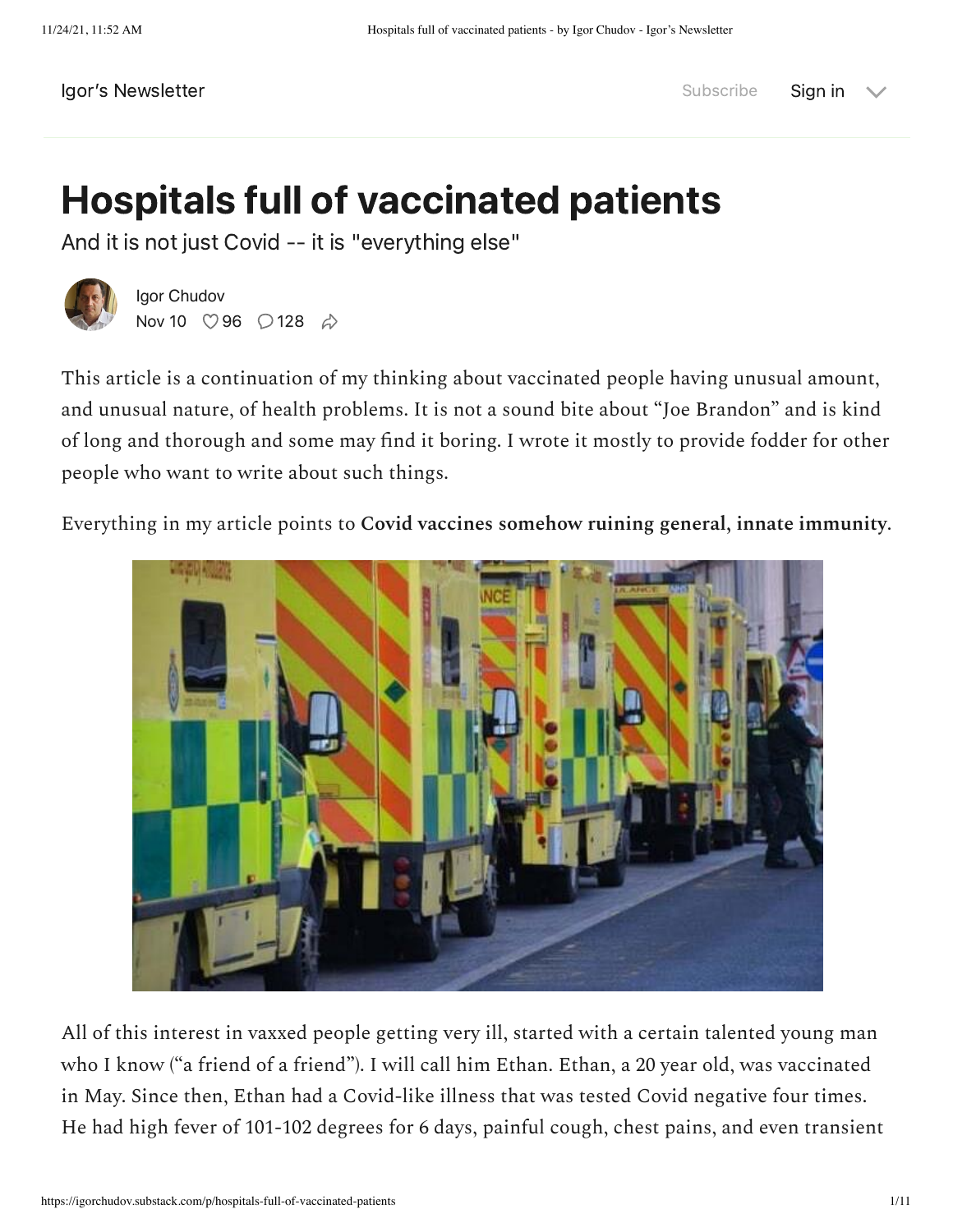#### 11/24/21, 11:52 AM Hospitals full of vaccinated patients - by Igor Chudov - Igor's Newsletter

difficulties breathing that ended with a fortunately short ER visit. Luckily, this ended with Ethan recovering fully and not losing his smell.

| seyruh@gmail.com | Subscribe |
|------------------|-----------|
|------------------|-----------|

Oddly enough, the two unvaxxed family members who were in close contact with Ethan throughout his illness and had Covid previously, did not get sick. I was purposely in very close contact, always unmasked, spent time in a car with him etc, just to see if I would get sick, and I did not. I am a not particularly healthy, but unvaxxed, middle aged male.

Two months after this, Ethan had an unremarkable minor illness, that ended with him getting bacterial pneumonia and needing antibiotics.

Ever since, I always look out for information about vaxxed people getting ill and anything I could find about pneumonia. This article summarizes what I know.

### Pneumonia and Covid-Like illness

**USA**: CDC MMWR study ["Interim Estimates of COVID-19 Vaccine Effectiveness"](https://www.cdc.gov/mmwr/volumes/70/wr/pdfs/mm7037e2-H.pdf) that looked at Covid-Like Illness (CLI) in Jun-Aug 2021. Covid-like illness to them is pneumonia and difficulty breathing and the source is emergency room visits. It may be due to Covid or due to, say, a bacterial lung infection.

It proudly declares that among sufferers of CLI, there is more "positive Covid tests" among unvaccinated. **It is great for CDC, but is it good for the vaccinated**? Well, it depends on whether the vaccinated become healthier overall after getting the vax and whether they tend to end up in emergency rooms a lot.

There is an answer to that question in CDC data, and the answer is that **the vaccinated are LESS healthy and get MORE non-Covid CLI than the unvaccinated**.

Let's look at non-Covid CLI. The CDC article actually gives enough numbers to do some useful calculations.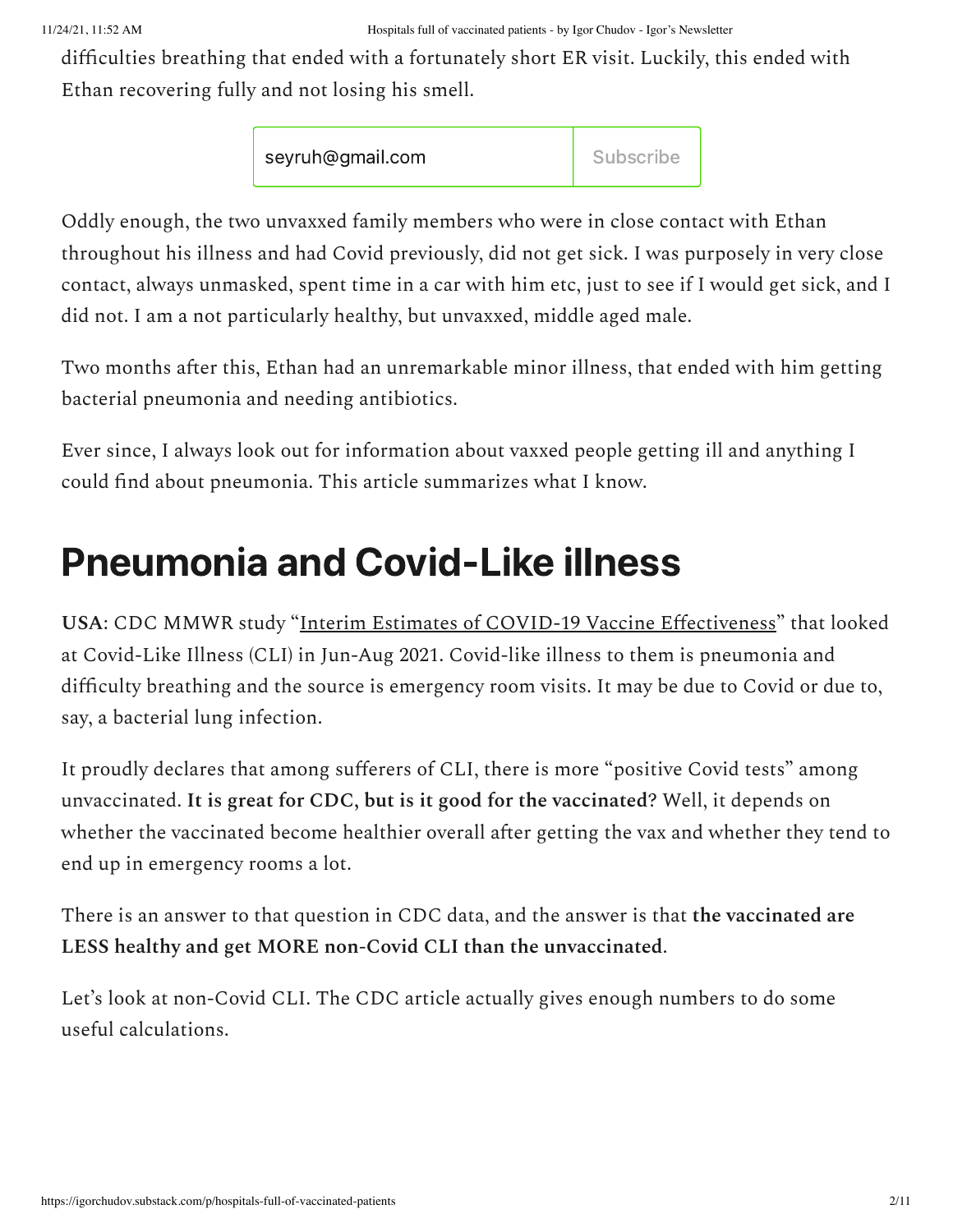| <b>All Hospitalized With</b><br><b>Covid19-Like illness</b> | 14,636 |
|-------------------------------------------------------------|--------|
| Of them, unvaccinated                                       | 6,960  |
| Of unvaccinated, COVID                                      | 1,316  |
| Of unvaccinated, non-COVID pneumonia                        | 5,644  |
|                                                             |        |
| Of them, vaccinated                                         | 7,676  |
| Of vaccinated, COVID                                        | 235    |
| Of vaccinated, non-COVID pneumonia                          | 7.441  |
|                                                             |        |

I then calculated the average fully vaxxed percentage of the population for the period (47.22%), and the average fully UNvaccinated percentage (43.11%). Based on this number, I calculated the relative risk (RR) of "non-Covid CLI" between vaxxed and unvaxxed. It turned out that the vaxxed were 20% MORE LIKELY to have non-Covid CLI!

| Non-Covid Pneumonia Cases Total             |        | 13,085 % of population Risk Rate |      | RR   |  |
|---------------------------------------------|--------|----------------------------------|------|------|--|
| Non-Covid Pneumonia Cases among Fully Vaxed | 56.87% | 52%                              | 109% | 120% |  |
| Non-Covid Pneumonia Cases among Unvaxed     | 43.13% | 48%                              | 90%  |      |  |
|                                             |        |                                  |      |      |  |

I thought the vax was supposed to make us healthier, not more open to pneumonias! But somehow it does.

It gets worse from here.

### Covid-like Illness, Take Two

**USA**[: CDC MMWR study "Laboratory-Confirmed COVID-19 Among Adults Hospitalized](https://www.cdc.gov/mmwr/volumes/70/wr/mm7044e1.htm) with COVID-19-Like Illness". I [covered it previously.](https://igorchudov.substack.com/p/shocking-antivax-numbers-from-the) It shows that vaccinated people get CLI/pneumonia 5 or so months after vaccination.

I will briefly rehash my article: it finds a huge number of people with CLI, with the **rates of CLI among old people following vaccination rates of old people — but with a 5 month delay**!

That delay means that over 5 months post-vaccination, something happens to older vaccinated people that makes them so much more susceptible to pneumonia. The temporal relation also nicely proves causality. After all, if old people start showing up in hospitals with pneumonia 5 months after vaccination, we know it was because of vaccination and NOT because they are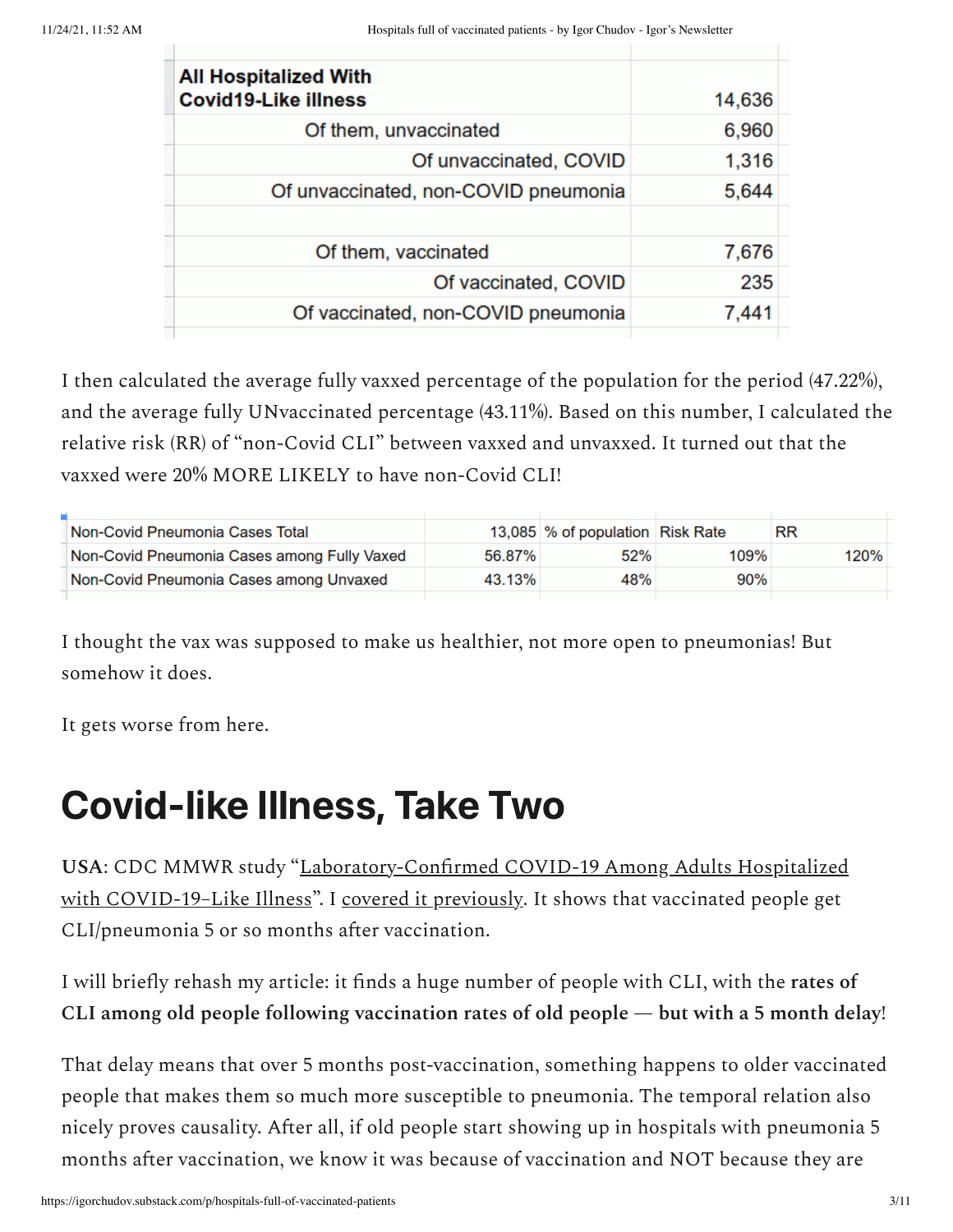"just old". They were old before and right after vaccination. Five months after vaccination, they started falling ill in droves.

Again, [read my article](https://igorchudov.substack.com/p/shocking-antivax-numbers-from-the).

### USA, Emergency Rooms swamped — and NOT with Covid

USA[: NPR article "ERs are now swamped with seriously ill patients — but many don't even](https://www.npr.org/sections/health-shots/2021/10/26/1046432435/ers-are-now-swamped-with-seriously-ill-patients-but-most-dont-even-have-covid) have COVID" — reporting that hospitals are swamped with non-Covid cases.

Even in parts of the country where COVID-19 isn't overwhelming the health system, patients are showing up to the ER sicker than they were before the pandemic, their diseases more advanced and in need of more complicated care.



Except now, those long-term care floors are full too, with a mix of COVID-19 and non-COVID-19 patients. That means people coming to the ER are being warehoused for hours, even days, forcing ER staff to perform long-term care roles they weren't trained to do.

This is sort of the same story as the CDC MMWRs — hospitals are full of sick covid-negative people with pneumonia, shortness of breath, heart attacks etc — but adding a bit of juicy details.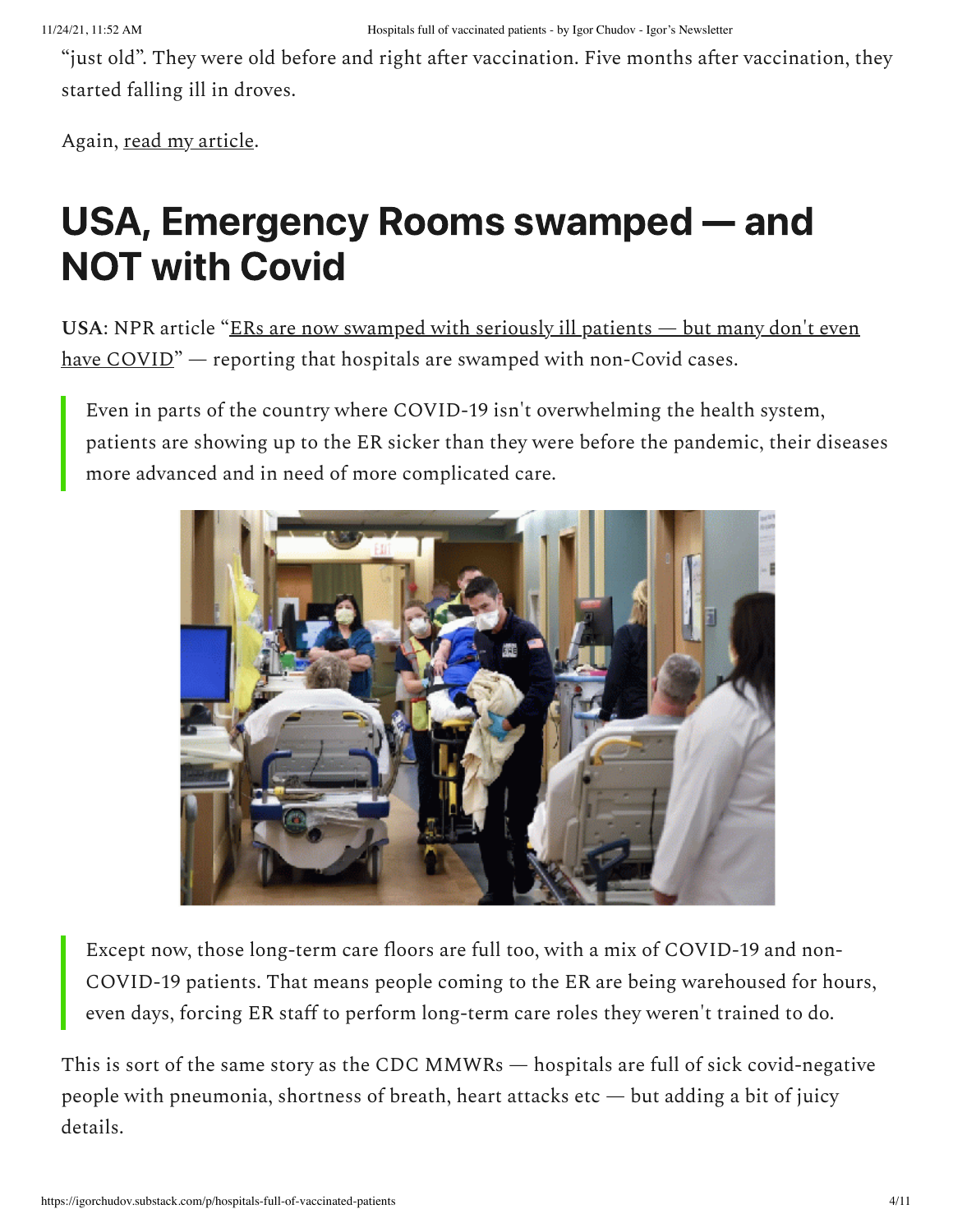"We are hearing from members in every part of the country," says Dr. Lisa Moreno, president of the [American Academy of Emergency](https://www.aaem.org/) Medicine (AAEM). "The Midwest, the South, the Northeast, the West ... they are seeing this exact same phenomenon."

Although the number of ER visits returned to pre-coronavirus levels this past summer, admission rates, from the ER to the hospital's inpatient floors, are still almost 20% higher. That's according to the most recent analysis by the [Epic Health Research Network](https://ehrn.org/), which pulls data from more than 120 million patients across the country

All of this human misery, likely, correlates with vaccination. Older people (just like in the CDC study) are disproportionally affected, and they are the ones heavily vaccinated and yet they fill hospitals at rates unseen before the pandemic.

# Official Hospital Statistics

I looked up some historical and current hospital utilization numbers.

[Historical hospital utilization](https://www.statista.com/statistics/185904/hospital-occupancy-rate-in-the-us-since-2001/):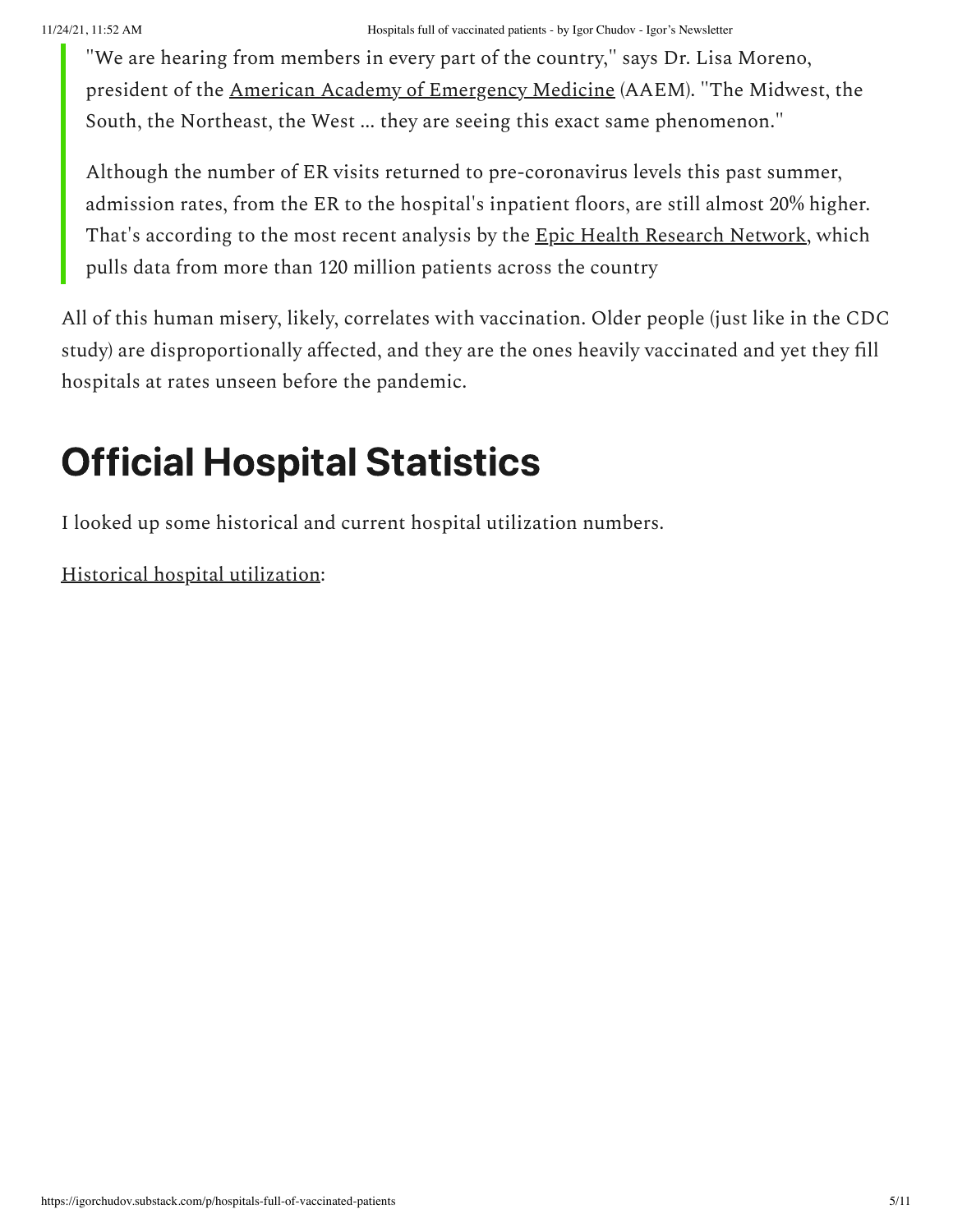Health, Pharma & Medtech > Health Professionals & Hospitals

### Hospital occupancy rate in the U.S. from 1975 to 2017



We can see that historical hospital utilization hovers at around 65%.

### [Current Hospital Utilization:](https://app.powerbigov.us/view?r=eyJrIjoiNmU2ZTJkNmYtMDljZi00OTdkLTljZGItMDA5M2JmZGEwODBiIiwidCI6IjcwMzZjZGE5LTA2MmQtNDE1MS04MTQ0LTk3ZGRjNTZlNzAyNyJ9)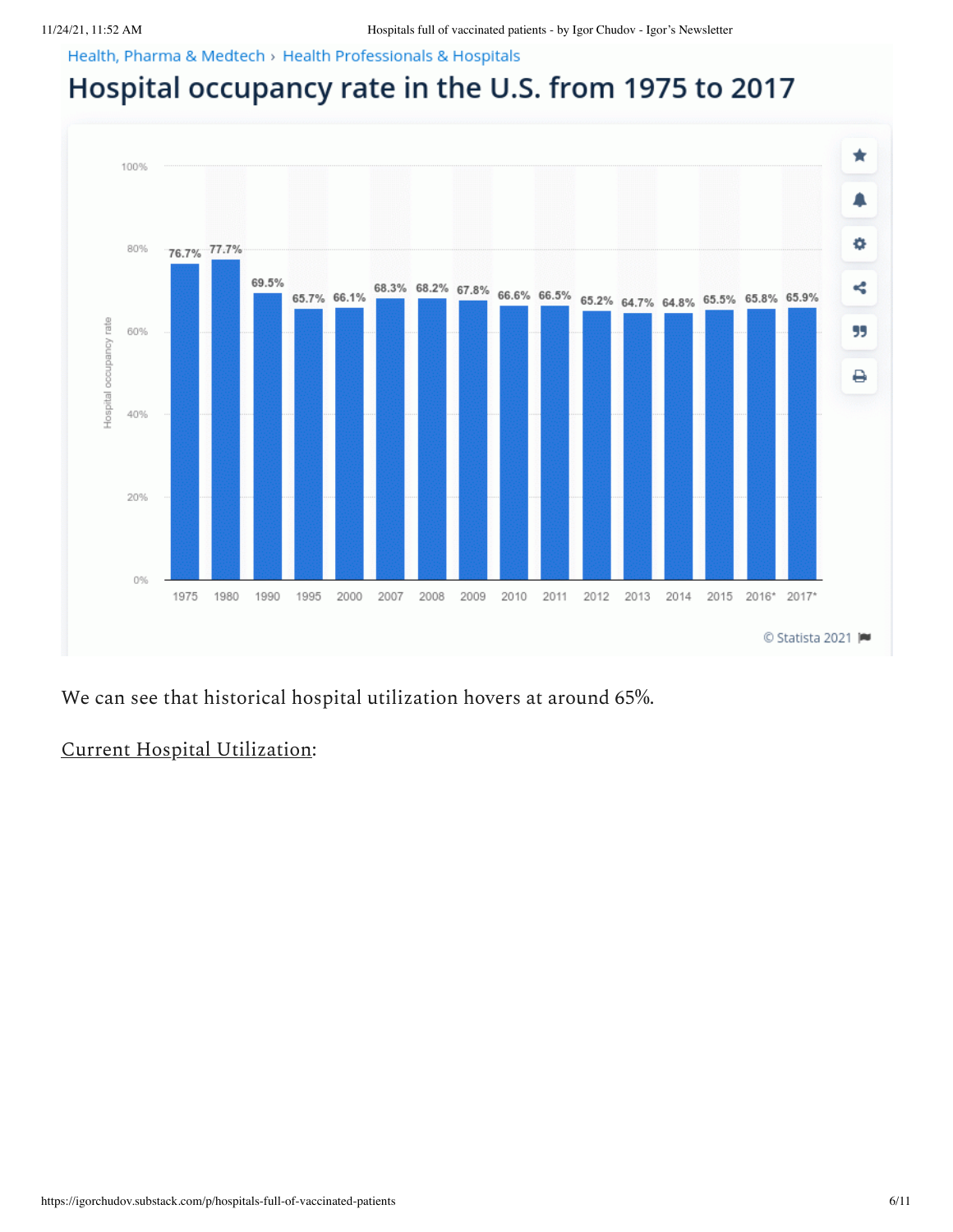| Overall Capacity, Occupied / In Use, and Availability |                 |                 |                           |                           |                    |               |  |
|-------------------------------------------------------|-----------------|-----------------|---------------------------|---------------------------|--------------------|---------------|--|
|                                                       | <b>ICU Beds</b> |                 |                           | <b>Acute Non-ICU Beds</b> |                    | Ventilators   |  |
|                                                       | #               | $\frac{0}{0}$   | #                         | $\frac{0}{0}$             | #                  | $\frac{0}{0}$ |  |
| Occupied / In Use                                     | 910             | 83.3%           | 5,839                     | 81.2%                     | 587                | 31.4%         |  |
| Available                                             | 182             | 16.7%           | 1,354                     | 18.8%                     | 1,280              | 68.6%         |  |
| <b>Total Capacity</b>                                 | 1,092           | 100.0%          | 7,193                     | 100.0%                    | 1,867              | 100.0%        |  |
| Occupied / In Use (Total)                             |                 |                 |                           |                           |                    |               |  |
|                                                       |                 | <b>ICU Beds</b> | <b>Acute Non-ICU Beds</b> |                           |                    | Ventilators   |  |
|                                                       | #               | % of capacity   | #                         | % of capacity             | #                  | % of capacity |  |
| Non-COVID-19                                          | 846             | 77.5%           | 5,658                     | 78.7%                     | 556                | 29.8%         |  |
| COVID-19                                              | 64              | 5.9%            | 181                       | 2.5%                      | 31                 | 1.7%          |  |
| Occupied / In Use (COVID-19)                          |                 |                 |                           |                           |                    |               |  |
|                                                       |                 | <b>ICU Beds</b> | <b>Acute Non-ICU Beds</b> |                           | <b>Ventilators</b> |               |  |
|                                                       | $\#$            | % of capacity   | #                         | % of capacity             | #                  | % of capacity |  |
| <b>COVID-19 Patients</b>                              | 50              | 4.6%            | 140                       | 1.9%                      | 28                 | 1.5%          |  |
| COVID-19 PUI                                          | 14              | 1.3%            | 41                        | 0.6%                      | 3                  | 0.2%          |  |

You can see that current utilization is 81.2%, out of which ONLY 2.5% is Covid.

Compared to 65% in 2017, non-Covid utilization now is 78%, or 20% higher (78/65)! Some hospitalizations include non-health related reasons such as violence, car crashes, and other things. Subtracting those from both sides, the increase in ill people is even greater! (someone wants to calculate it? Would make a great article).

What is the difference? Well, Covid is subtracted already, so the only other factor is vaccination of most older people. And do not give me the crap about "Delayed care", no one delays care for shortness of breath or pneumonia ripping through lungs.

### USA, Deborah Conrad video

This **[video](https://thehighwire.com/videos/these-patients-deserve-to-be-heard-vaers-whistleblower/)** [by whistleblower Deborah Conrad](https://thehighwire.com/videos/these-patients-deserve-to-be-heard-vaers-whistleblower/) was something that actually alarmed me that Ethan was not a lone unusual case. A helpful reader "**Cetera**" reminded me of it. Ms Conrad, who works in a hospital, also says that this summer they are overwhelmed with pneumonias and other illnesses suffered by the vaccinated.

### Double jabbed Brits suffering worst colds ever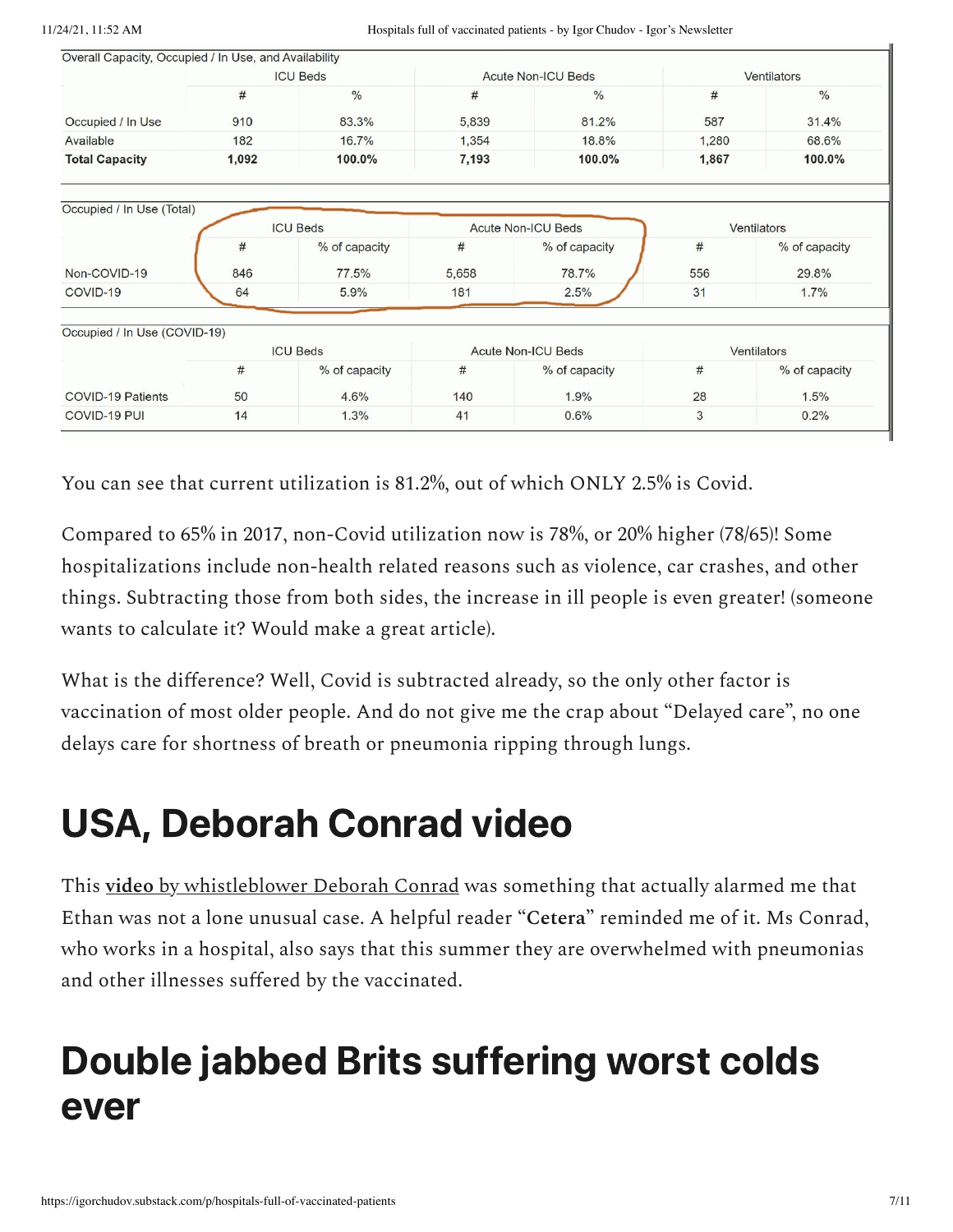**UK:** Mirror article ["Double jabbed Brits suffering worst colds ever](https://www.mirror.co.uk/news/uk-news/double-jabbed-brits-suffering-worst-25179317)". Self explanatory title about Brits ending up in hospitals due to common colds. It makes a silly suggestion that these people have Covid. No they do not — they get tested routinely if Covid is suspected. Instead of Covid, they have mere **colds that send them to hospitals, shortness of breath and pneumonia.**

### Long waits at A&E becoming normal

**UK**: Guardian's ["Long waits at A&E becoming normal, warn doctors' groups](https://www.theguardian.com/society/2021/nov/07/long-waits-at-ae-becoming-normal-warn-doctors-groups)". Guardian is a somewhat more serious publication, but it is saying the same thing.

Leaders of the Royal College of Emergency Medicine (RCEM) and the Society for Acute Medicine (SAM) said that some hospitals had effectively run out of space, meaning patients **could not receive the right care until a bed became free**.

Since case rate in the UK and US is roughly similar, it is likely that Covid patients are NOT the culprits of the 100% occupancy of hospitals.

### Hospitals overwhelmed in Western Australia

**Australia**: Tweet with [Premier of Western Australia saying that hospitals are overwhelmed](https://twitter.com/justsee/status/1456215828345475081) there. Western Australia is isolated from the rest of the country and there is NO Covid in Western Australia — but it is heavily vaccinated.

This heavily vaccinated, Covid-free territory is having its hospitals overwhelmed. Why? We know why.



**Justin Clarke** @justsee

1/ In a press conference on October 31st, 2021, Western Australia Premier Mark McGowan revealed the state's hospital system is under extraordinary pressure.

And they don't know why.

[\(The state has recorded 1,112 Covid cases in total since the beginning of](https://twitter.com/justsee/status/1456215828345475081?s=20) the pandemic).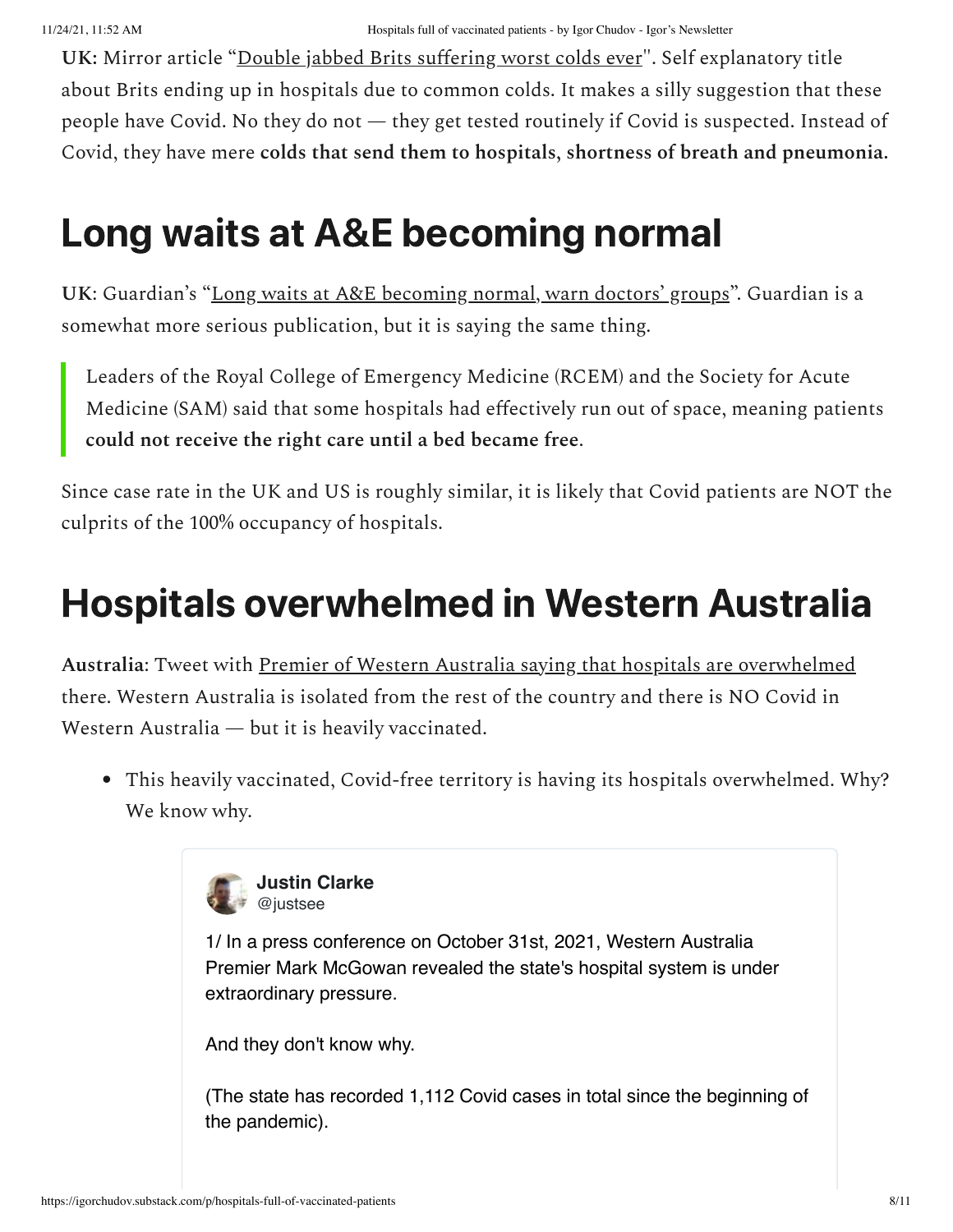| 0:00 / 1:46              |  |  |  |
|--------------------------|--|--|--|
|                          |  |  |  |
|                          |  |  |  |
|                          |  |  |  |
|                          |  |  |  |
| November 4th 2021        |  |  |  |
|                          |  |  |  |
|                          |  |  |  |
| 687 Retweets 1,253 Likes |  |  |  |
|                          |  |  |  |

McGowan also says that the same is true about other Australian territories. Due to extreme lockdowns, Australia has nearly no Covid, but a lot of people are "successfully" vaccinated and fill hospitals at rates not seen before.

### Covid vax and immunity

Contents of this part are of speculative nature, but they are based on science articles that we discussed on substack previously. Writing about this should be done in a separate article, so I purposely avoid references.

Let me mention a few things that were touched upon by vax-critical authors. It seems that Covid vaccines seriously reprogram, and undermine, innate immunity that lets "normal" people have a minor cold without it becoming an extended hospital stay, and prevents cancers.

Such a change in immunity would not be visible in a sham "Phase II study" that lasts a few weeks. But it would be visible in population wide statistics half a year after vaccination, and this is what I am showing.

The immune and recovery mechanisms that are discussed is undermining CD8 killer cells, and undermining of BRCA1 mediated mechanism to repair DNA damage and splice broken DNA